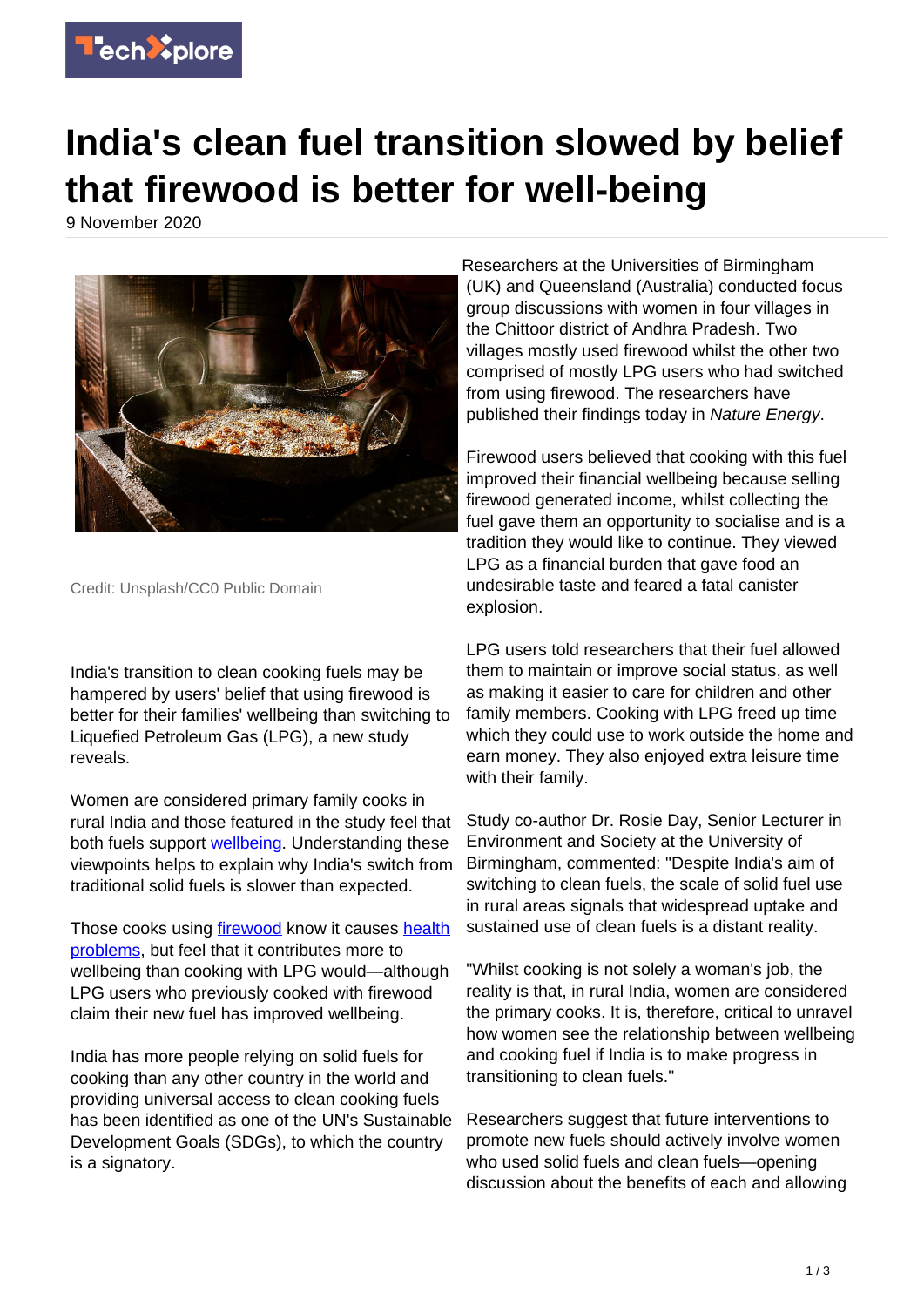

cooks to observe different cooking practices. Interaction programmes could inform firewood users about the positive wellbeing outcomes of LPG, address concerns, and promote learning from and LPG users' perceived relationships between each other.

The study identifies three key lessons that have important implications for policy makers to consider:

> Users feel that both fuels support at least some key dimensions of wellbeing

Understanding this helps to explain why people may not be persuaded to switch to cleaner fuels based only on seemingly obvious health benefits.

Women's views on cooking fuels and wellbeing change after switching fuels.

LPG and firewood users share some views, such as food tastes better cooked on firewood, but LPG users see more advantages in LPG than non-users.

Wellbeing benefits of LPG use were based on time saved over using firewood

In the study villages, women can enjoy recreation with friends and neighbours, as well as supporting their children's education. They can also re-allocate this saved time to doing paid work and choose how to spend the extra income resource themselves.

"We have gained important understanding of women's views in this setting, but further research is needed to analyse the perceived relationship between women's *fuel* use and multi-dimensional wellbeing in other settings—this will help to increase our understanding of how social and cultural factors come into play in transition to clean fuels," commented Dr. Day.

"Differences in firewood users' and LPG users' perceived relationships between cooking fuels and women's multidimensional wellbeing in rural India" by Yuwan Malakar and Rosie Day is published in

## Nature Energy.

 **More information:** Differences in firewood users' cooking fuels and women's multidimensional wellbeing in rural India, Nature Energy (2020). [DOI:](http://dx.doi.org/10.1038/s41560-020-00722-4) [10.1038/s41560-020-00722-4](http://dx.doi.org/10.1038/s41560-020-00722-4) , [www.nature.com/articles/s41560-020-00722-4](https://www.nature.com/articles/s41560-020-00722-4)

Provided by University of Birmingham